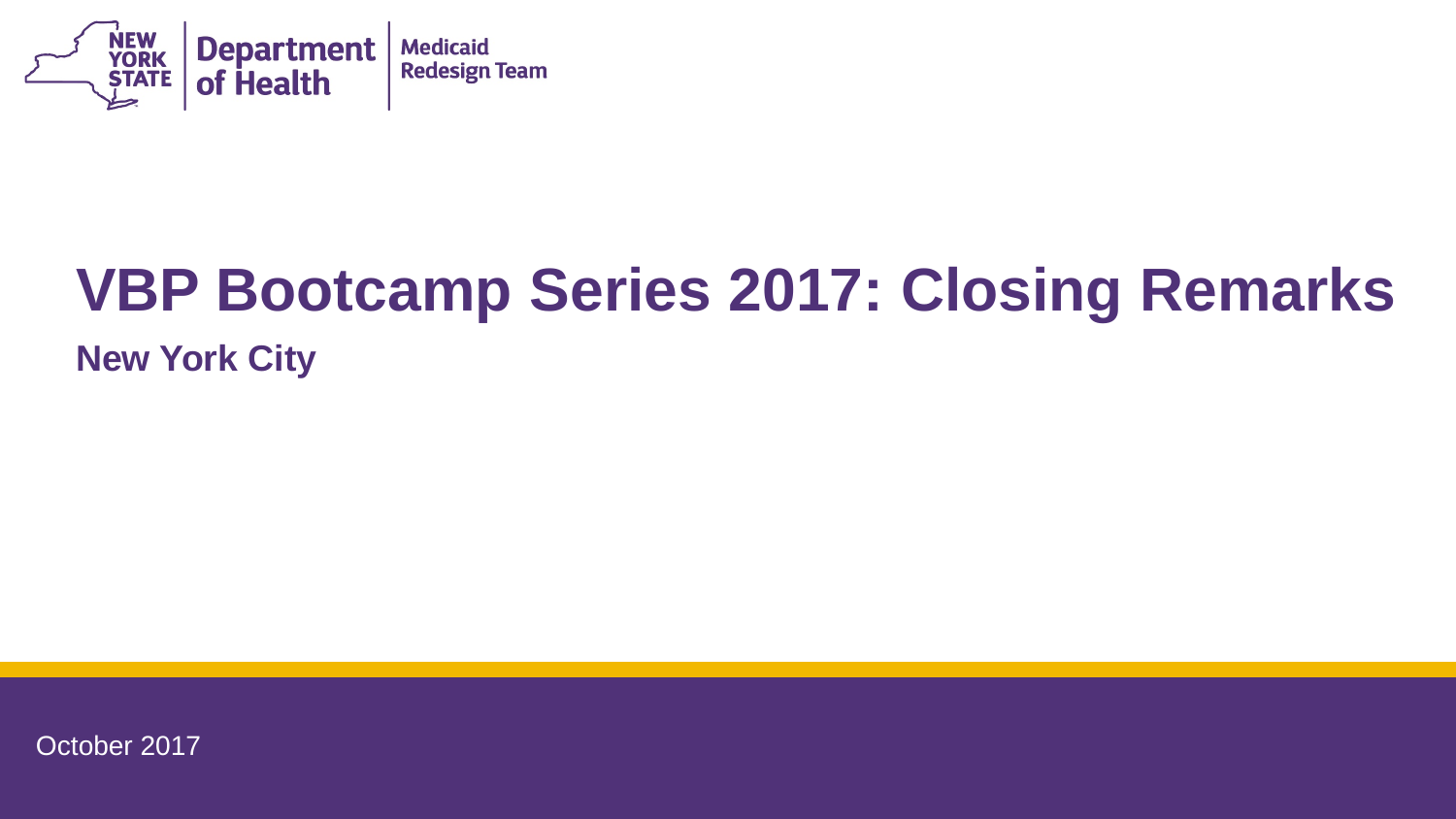# Closing Remarks and 10 Key Considerations

NYS Medicaid Director Jason Helgerson

- Closing Remarks
- Question / Answer Session

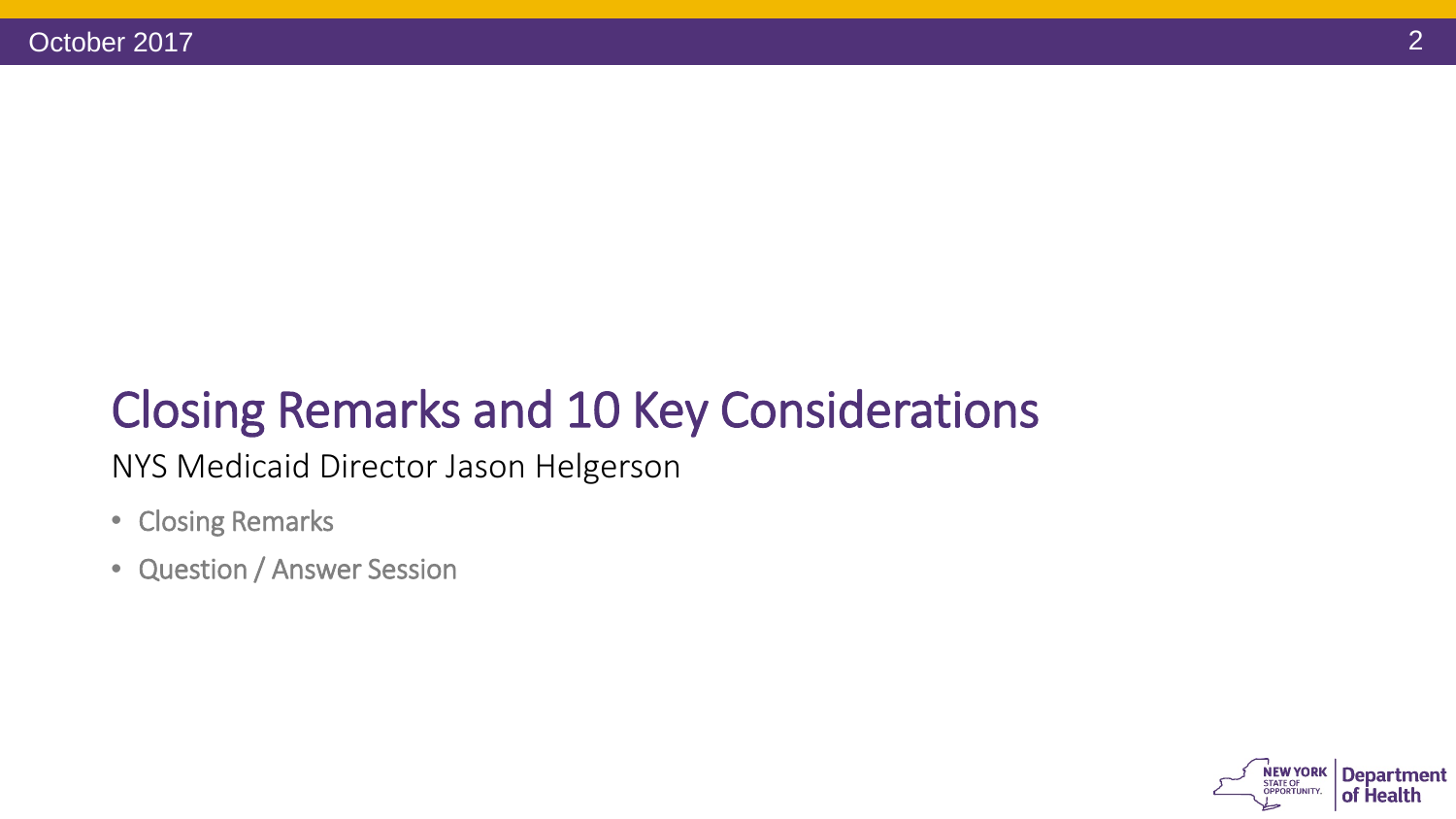#### Continue forward together

Collaboration and partnership among the provider and payer communities will greatly impact how we achieve the goals of the NYS VBP Roadmap and more importantly;

- Improve the patient experience of care
- Improve population health
- Lower the cost of health care

*By end of DY 5 (April 1st, 2020), 80-90% of total MCO expenditure in Level 1 or higher and at least 35% of total payments in Level 2 or higher for fully capitated plans and 15% contracted in Level 2 or higher for not fully capitated plans.*

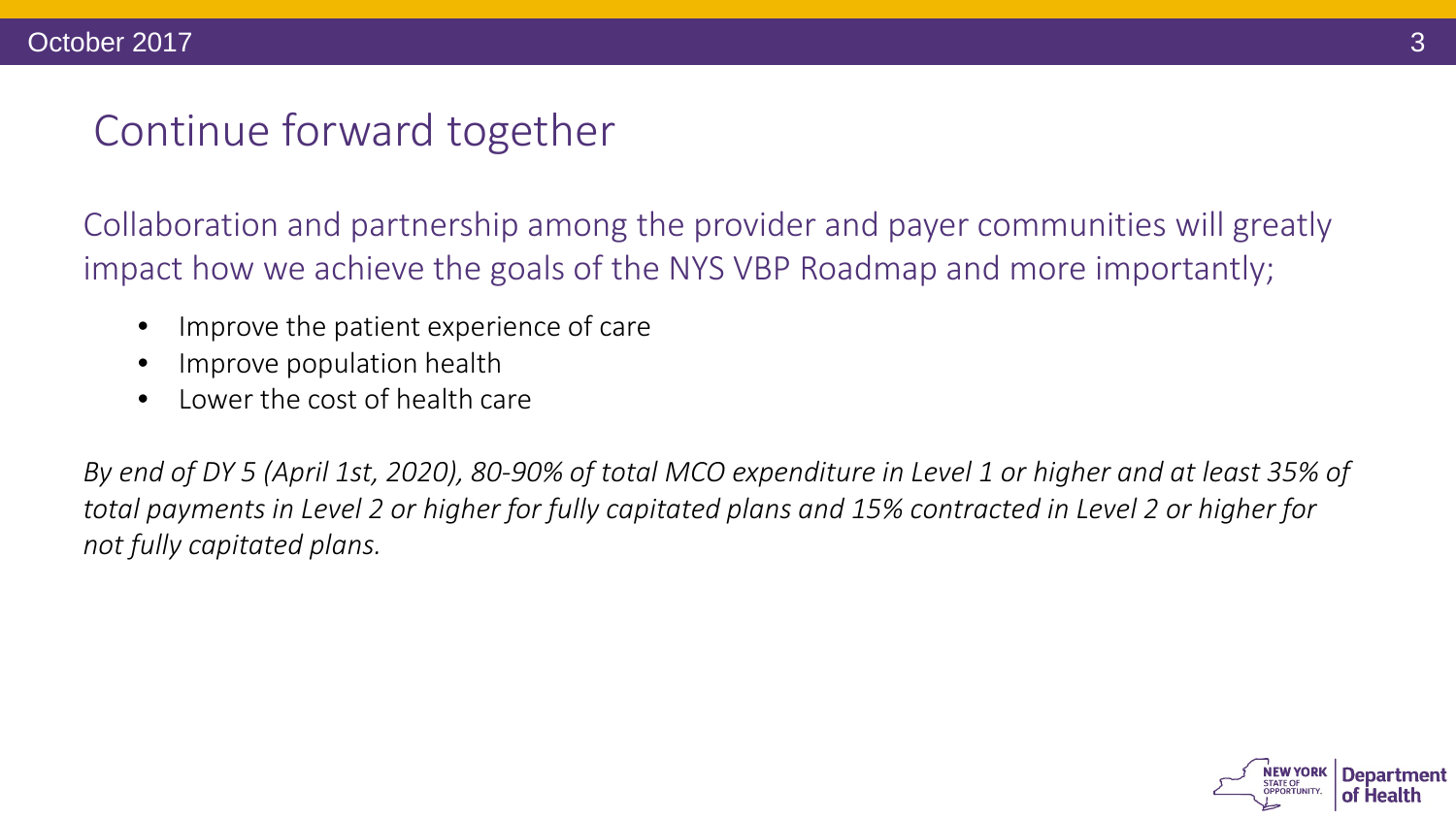## Transformation is underway

Examples of what is happening across NYS

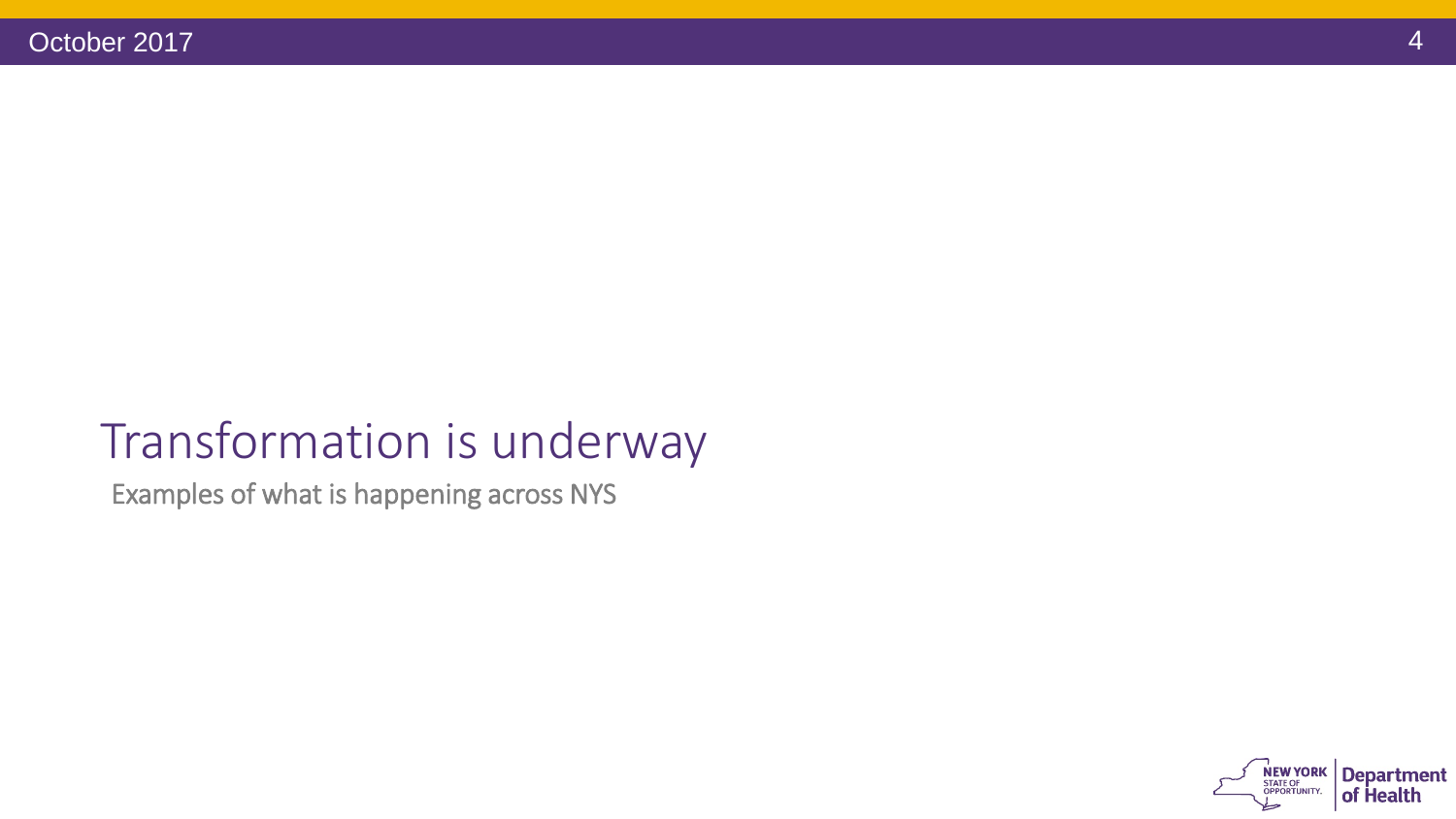#### October 2017 **10/19/2017 10:00:00 10:00:00 10:00:00 10:00:00 10:00:00 10:00:00 10:00:00 10:00:00 10:00:00 10:00**

# **Example 1: Accountable Health Partners ACO**

| <b>MCO</b> and<br>Provider         | • Accountable Health Partners Accountable Care Organization (ACO)<br>• 1,900 General Practice Physicians<br>• MVP Healthcare Managed Care Organization                                                                                                                                                                                                                                                         |
|------------------------------------|----------------------------------------------------------------------------------------------------------------------------------------------------------------------------------------------------------------------------------------------------------------------------------------------------------------------------------------------------------------------------------------------------------------|
| <b>VBP Arrangement</b><br>and Risk | • Total Cost General Population VBP Arrangement<br>• VBP Level 1 Risk-upside only bonus capped at no more than 25% of the total payments<br>made to the ACO and the ACO providers for medical services.                                                                                                                                                                                                        |
| Cohort                             | • 27,023 Patients (Commercial and Medicare Insurance)<br>• Rochester, New York                                                                                                                                                                                                                                                                                                                                 |
| <b>VBP Intervention</b>            | • Implemented a pharmacy program that monitors utilization of high-cost drugs<br>• Developed a robust Care Management program that supports high-risk patients<br>• Used a data platform that centralizes data from 12 different EHR systems and allows them<br>to actively close gaps in care and coordinate upcoming visits.                                                                                 |
| <b>Results/Outcomes</b>            | • 2015-2016, there was improvement in 11 of the 15 measures for the Commercial members<br>and 9 of the 11 measures for Medicare members<br>• 2015-2016, over \$2.9 Million was generated in savings for both populations for both years.<br>• In addition, the ACO between 2014-2017 has received over \$3.7 Million in care<br>management fees for services to members enrolled in all of the plans products. |
|                                    | of Health                                                                                                                                                                                                                                                                                                                                                                                                      |

| of Health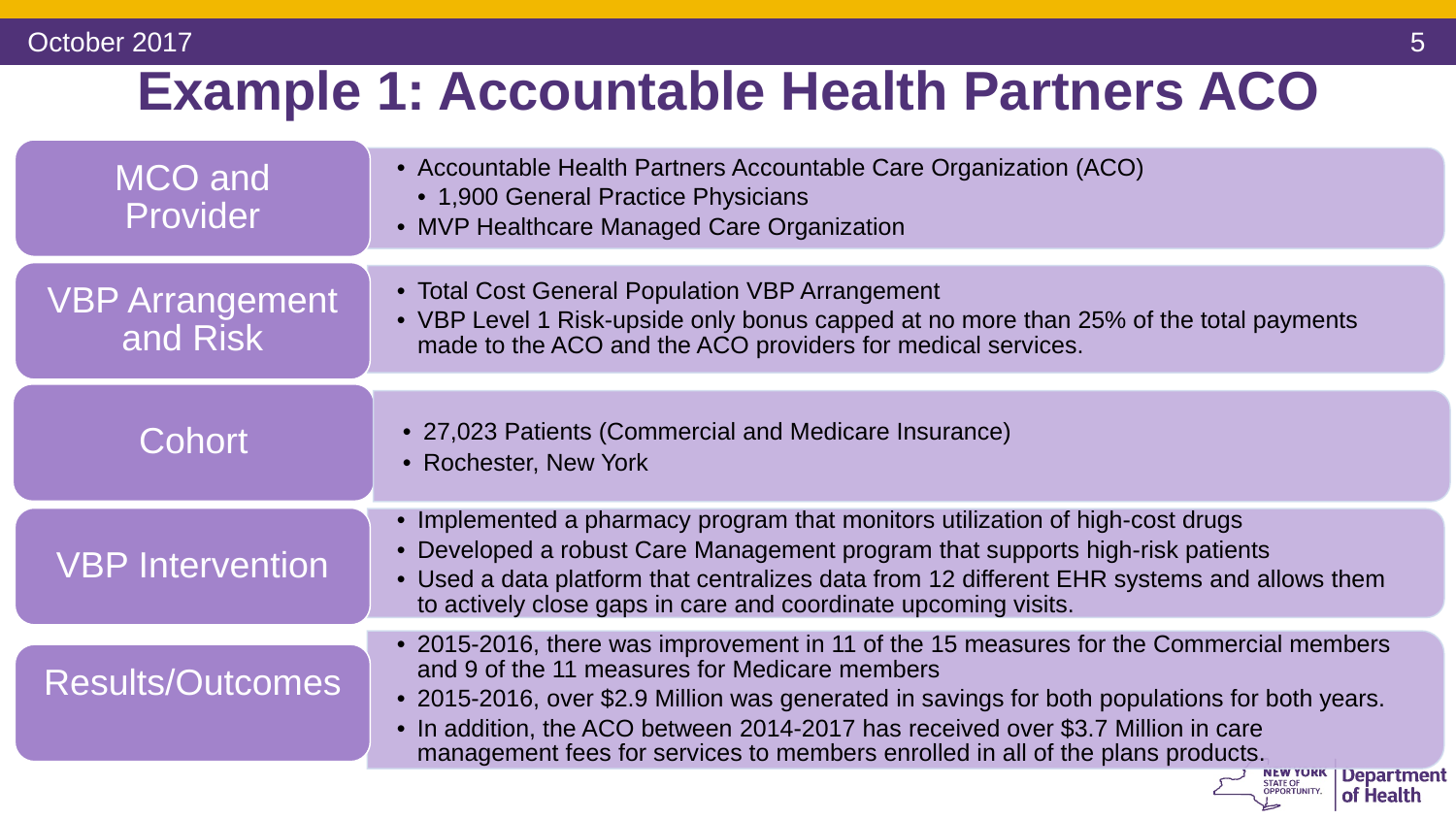## **Example 2: Greater Buffalo United Accountable Care Organization**

| <b>MCO and Provider</b>            | • Greater Buffalo United Accountable Care Organization<br>• YourCare Health Plan                                                                                                                                                                           |
|------------------------------------|------------------------------------------------------------------------------------------------------------------------------------------------------------------------------------------------------------------------------------------------------------|
| <b>VBP Arrangement</b><br>and Risk | • Total Cost General Population VBP Arrangement<br>• VBP Risk Level 1                                                                                                                                                                                      |
| Cohort                             | • 30 'super-utilizer' patients that use emergency rooms and in-patient care<br>centers more than any of the ACO's other 10,000 patients.<br>• From April to August 2017, ER visits and in-patient care for the 30 patients has<br>cost GBUACO \$3 Million. |
| <b>VBP Intervention</b>            | • GBUACO partnered with Lyft to bring cohort to urgent care or after hours<br>primary care instead of the ER.                                                                                                                                              |
| <b>Results/Outcomes</b>            | • To be determined<br>• Evaluate claims data after 60 days (October 2017) and reinvest shared<br>savings.                                                                                                                                                  |
|                                    | <b>Departmen</b><br><b>OPPORTUNITY.</b><br>of Health                                                                                                                                                                                                       |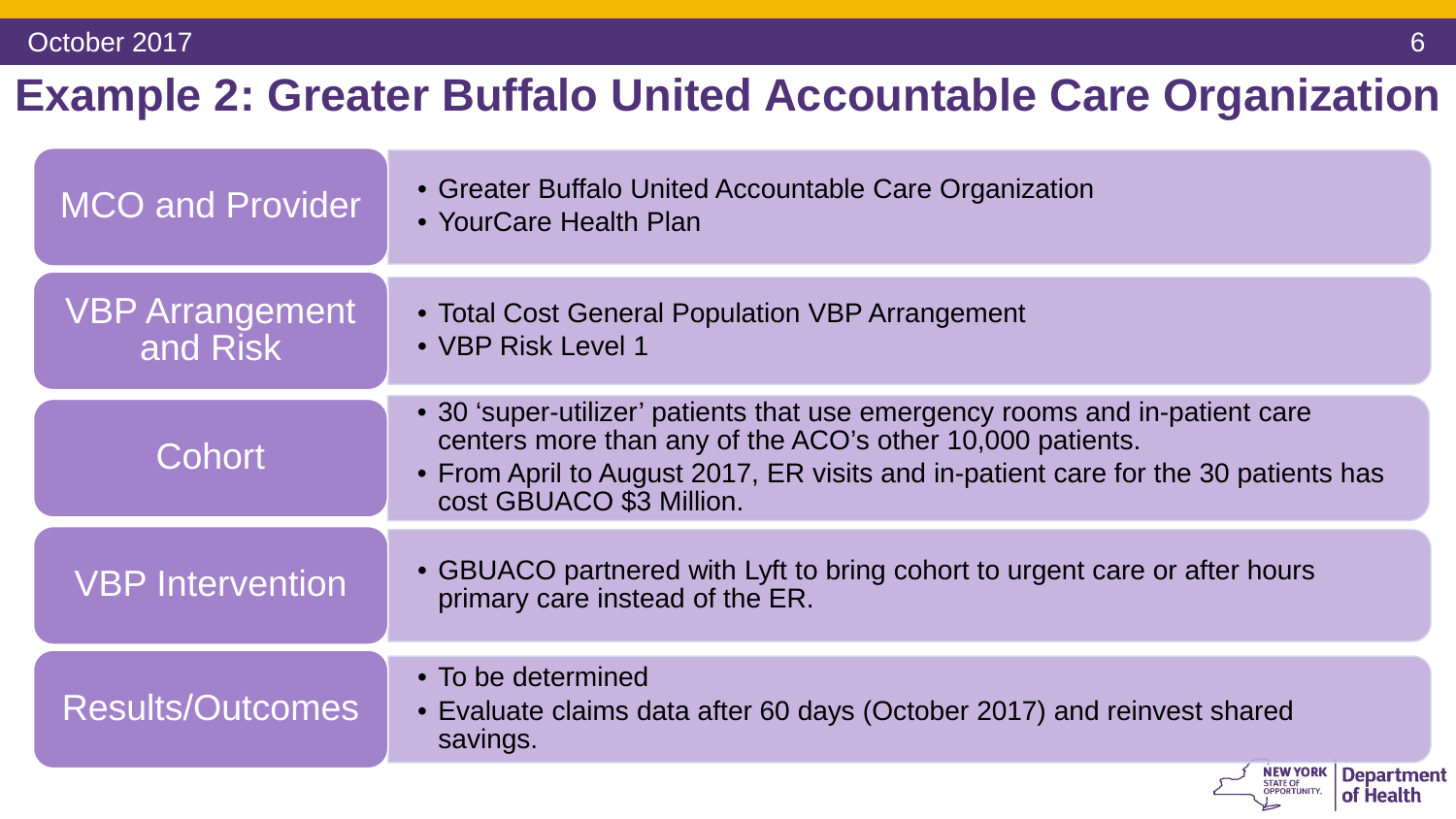#### **Example 3: Mount Sinai Health System**

| <b>MCO and Provider</b>            | • Mount Sinai Health System<br>• HealthFirst Managed Care Organization                                                                                                                                                                                                            |
|------------------------------------|-----------------------------------------------------------------------------------------------------------------------------------------------------------------------------------------------------------------------------------------------------------------------------------|
| <b>VBP Arrangement</b><br>and Risk | • Total Cost General Population VBP Arrangement<br>• VBP Risk Level 2                                                                                                                                                                                                             |
| Cohort                             | • Medicare patients with specific acute medical conditions who would otherwise<br>be admitted to a hospital within the Mount Sinai Health System                                                                                                                                  |
| <b>VBP Intervention</b>            | • MCO will pay Mount Sinai an up-front set amount of an episode of care<br>handled by the Mobile Acute Care Team (MACT)<br>• Mount Sinai patients receive hospital-level care for selected conditions and<br>post-surgical care in their home instead of an ER                    |
| <b>Results/Outcomes</b>            | • Over 600 patients treated. Data has shown MACT has reduced 30-day ER<br>readmissions, earned high patient satisfaction, and reduced the cost of care<br>• In process of expanding MACT to all commercial, Medicaid and Medicare<br>insurances and a broader range of conditions |
|                                    | <b>Department</b><br>of Health                                                                                                                                                                                                                                                    |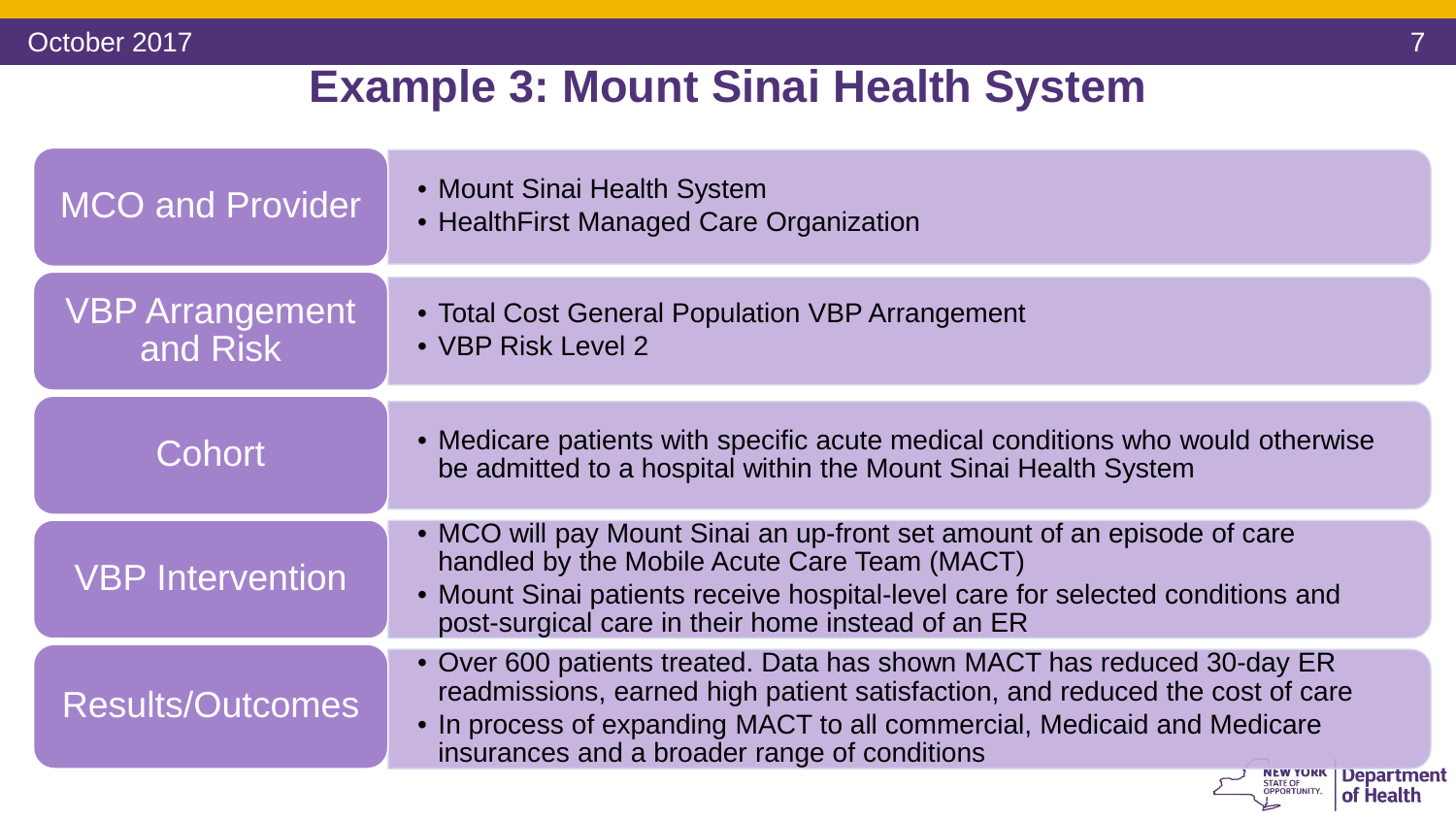#### **Example 4: St. Barnabas Health System**

| <b>MCO and Provider</b>            | • St. Barnabas Health (SBH) System<br>• Healthfirst Managed Care Organization                                                                                                                                                                                                   |
|------------------------------------|---------------------------------------------------------------------------------------------------------------------------------------------------------------------------------------------------------------------------------------------------------------------------------|
| <b>VBP Arrangement</b><br>and Risk | • Total Cost General Population VBP Arrangement<br>• VBP Risk Level 2                                                                                                                                                                                                           |
| Cohort                             | • 80% (nearly 384,000) of the health system's patients are covered by Medicaid<br>or are uninsured with relatively poor health status.                                                                                                                                          |
| <b>VBP Intervention</b>            | • Sold part of SBH campus to build 314 unit supportive housing complex that will<br>include: urgent care, women's and pediatric services, a fitness center, a rooftop<br>farm, a greenhouse, a teaching kitchen, and a pharmacy that does not sell<br>cigarettes or alcohol.    |
| <b>Results/Outcomes</b>            | • Under a VBP contract, SBH can decide where to spend it's money to reduce<br>healthcare costs-including the social determinants of health<br>• St. Barnabas will have below-market rent on the development to keep<br>operating costs for urgent care and other facilities low |
|                                    | <b>NEW YORK   Department</b><br>STATE OF<br>OPPORTUNITY.<br>of Health                                                                                                                                                                                                           |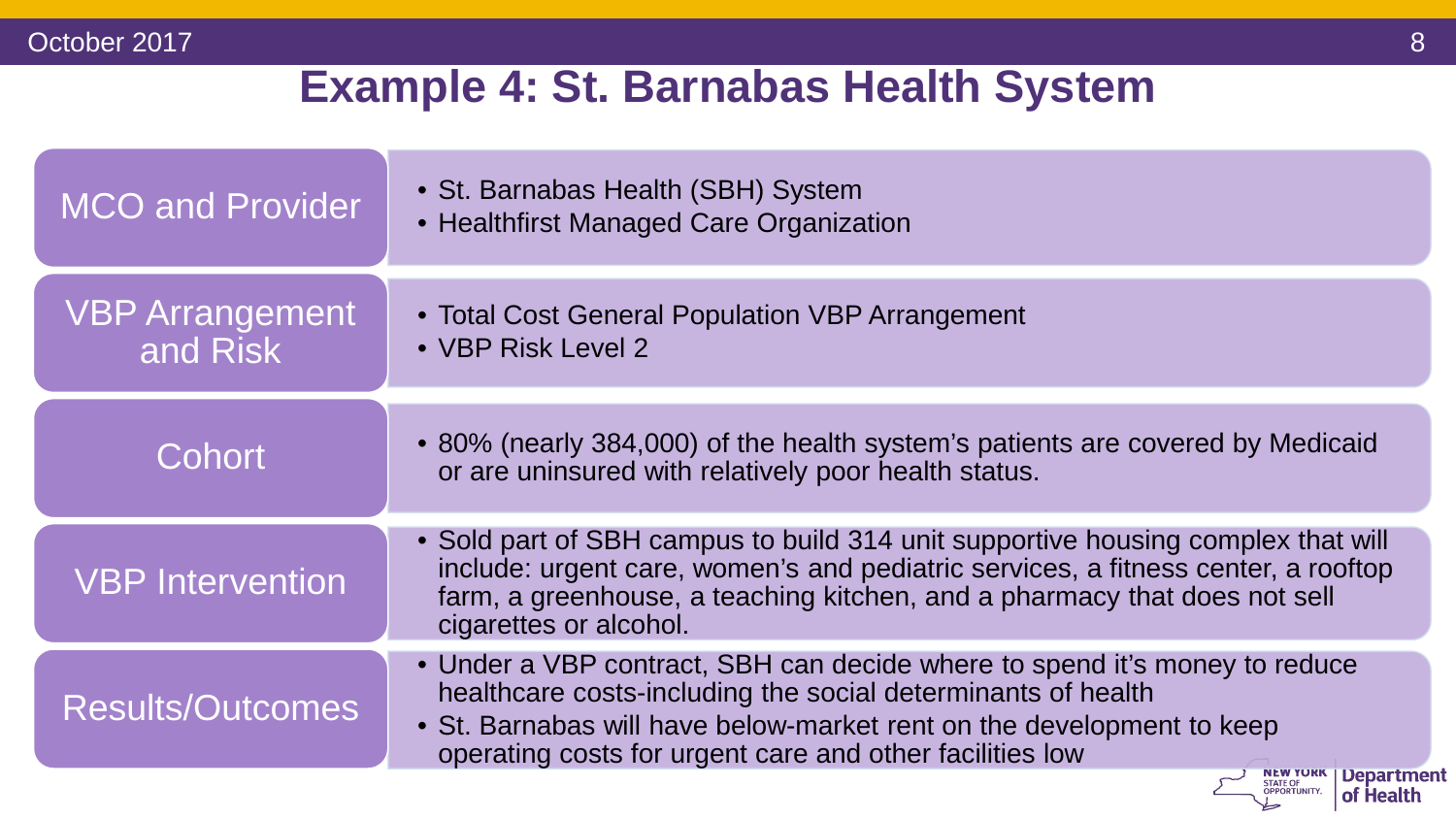## **Example 5: Montefiore Health System**

| <b>MCO and Provider</b>            | • Montefiore Health System<br>• Various Managed Care Organizations                                                                                                                                                |
|------------------------------------|-------------------------------------------------------------------------------------------------------------------------------------------------------------------------------------------------------------------|
| <b>VBP Arrangement</b><br>and Risk | • Total Cost General Population VBP Arrangement<br>• VBP Risk Level 3                                                                                                                                             |
| Cohort                             | • 1000 full time employees managing 235,000 challenging, high-cost patients                                                                                                                                       |
| <b>VBP Intervention</b>            | • Montefiore educates doctors on electronic health record utilization, leverages<br>data analytics to better focus care and partners with community organizations<br>to address the social determinates of health |
| <b>Results/Outcomes</b>            | • Sustainable delivery system despite 85% government payer mix                                                                                                                                                    |
|                                    | <b>NEW YORK</b><br><b>Department</b><br>STATE OF<br>OPPORTUNITY.<br>of Health                                                                                                                                     |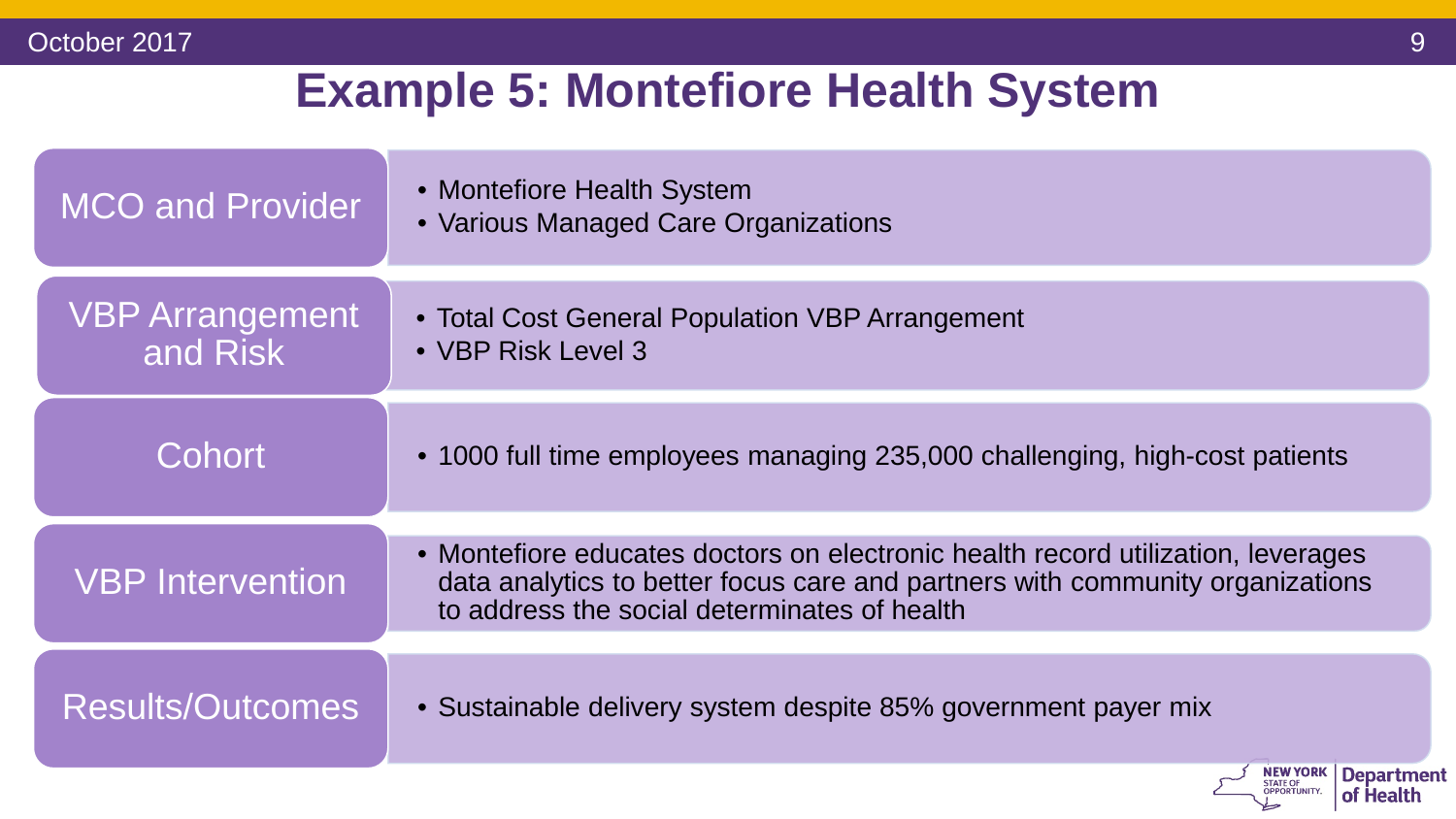## 10 Key Considerations to Walk Away With

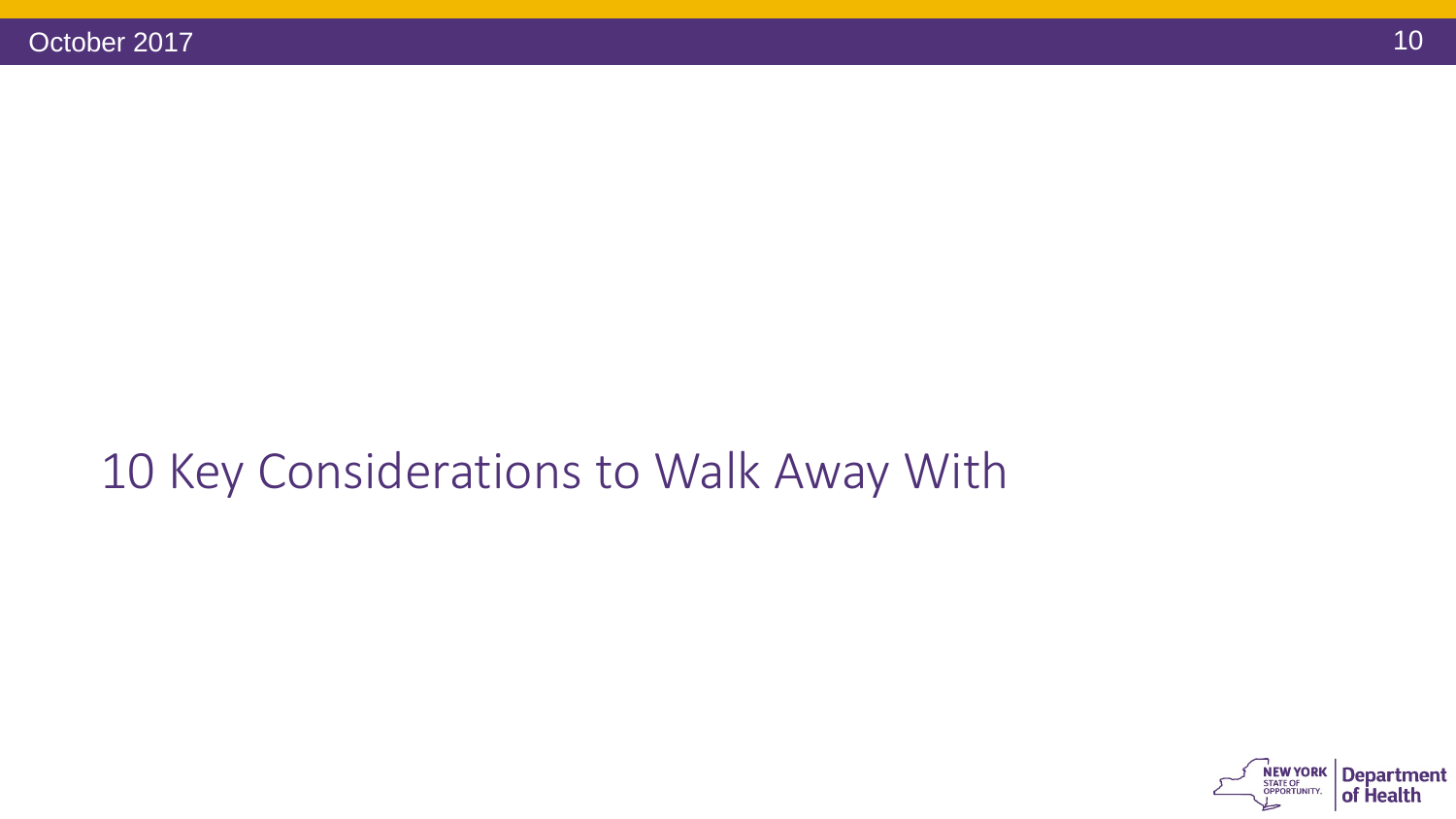#### Understand your role and organize yourself properly

Lead VBP Contractor: contracts directly with the MCO.

 *If you intend to be a Lead VBP Contractor, make sure that you are able to contract Medicaid!*

Provider Partner: partners directly with the Lead VBP Contractor. May be smaller or provide specialized type of care

*Strengthens the overall provider network!*

#### Community Based Organization

 *Critical role in helping to address the underlying and root causes of poor health.* 



**Department** 

of Health

**STATE OF**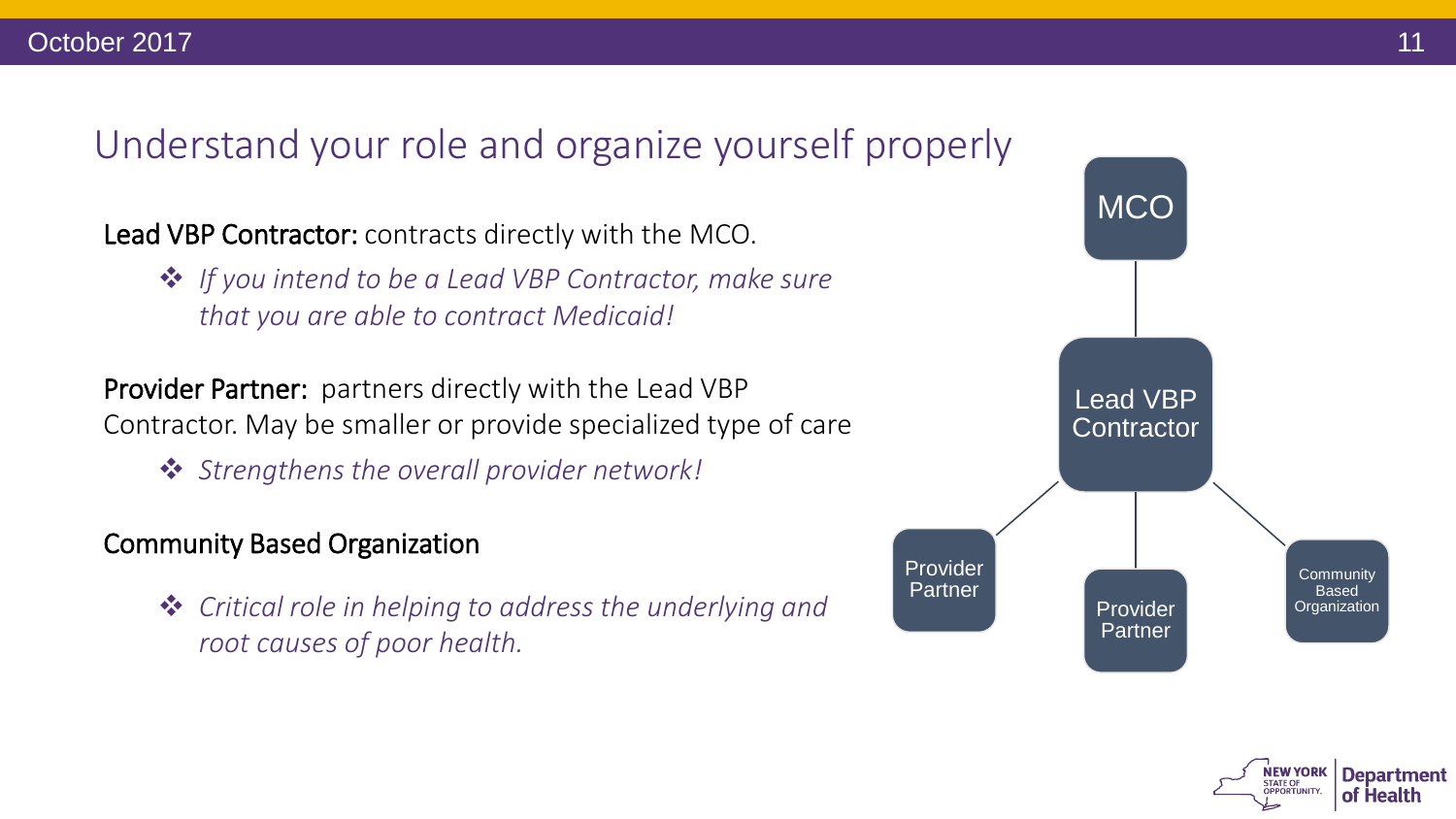## Go for the low hanging fruit

If providers are not yet ready to take on risk, Level 1 VBP is a risk free option

*What to Consider:*

- *Make the effort to realistically assess your ability to take on risk*
- *Providers can make the move to Level 1 today and move to higher levels in the future*
- *Moving to Level 3 is breaking out of the fee-forservice system and will achieve maximum flexibility*

| <b>VBP Risk Levels</b> |  |                        |  |
|------------------------|--|------------------------|--|
| Level 3                |  | <b>Full Capitation</b> |  |
| Level 2                |  | Upside / Downside      |  |
| Level 1                |  | <b>Upside Only</b>     |  |

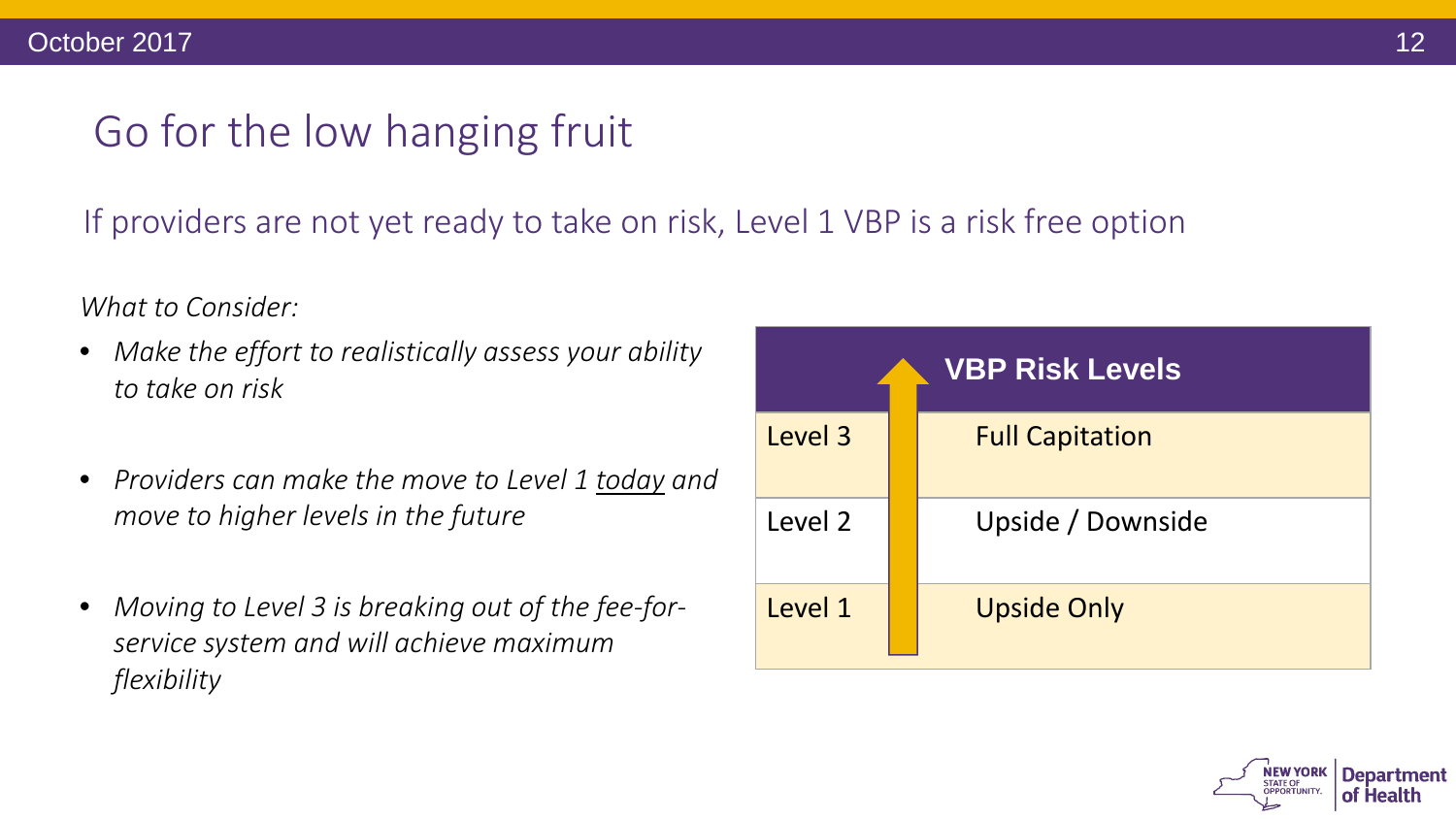#### Engage your partners early and often

Payment reform is forcing us to break down silos and integrate care delivery.

Outreach and engagement takes time. Establish channels for open and collaborative communication among your partners.

Build robust networks capable of delivering care across the total care spectrum.

Your success is dependent on the success of your partners.



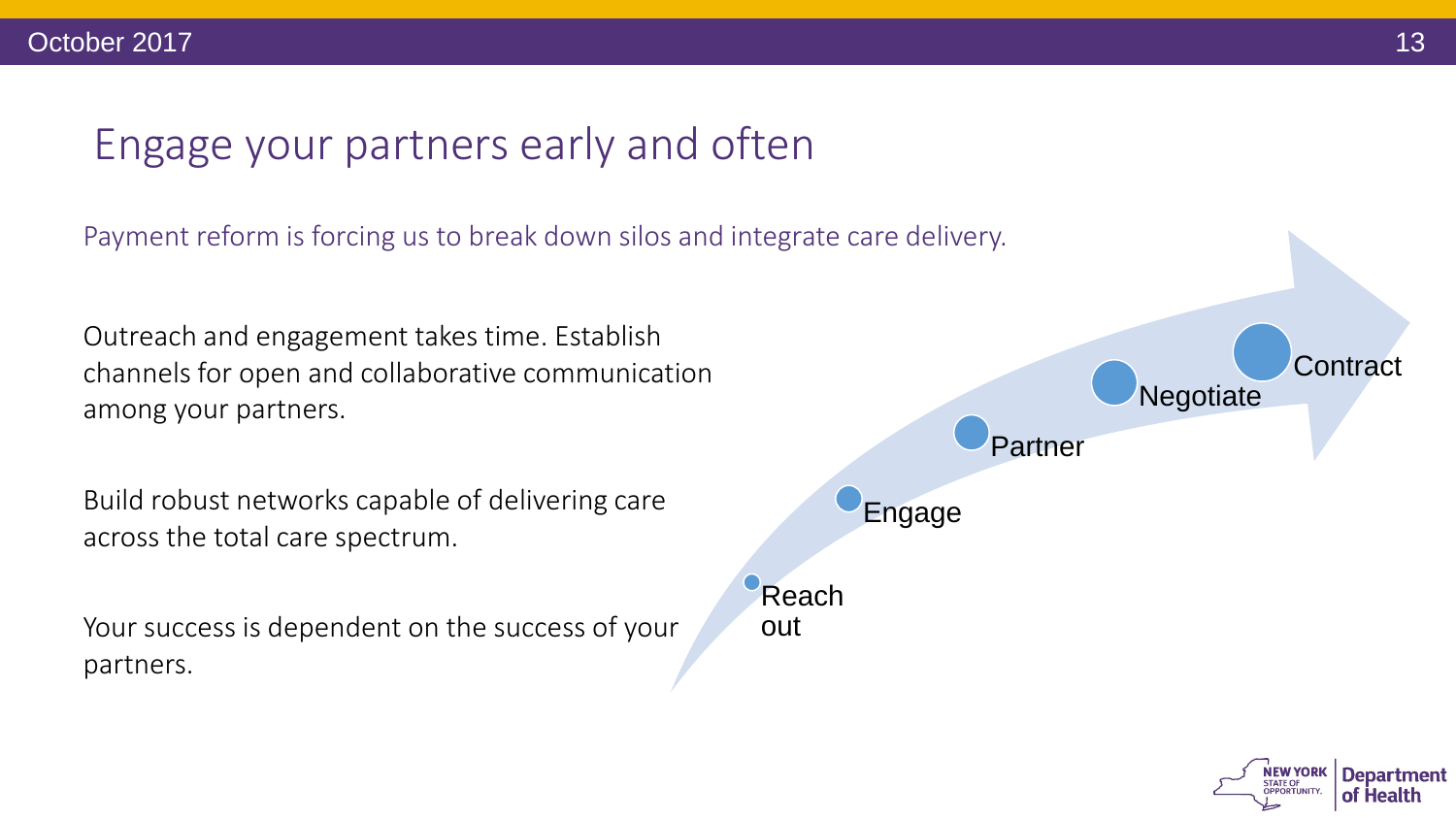#### Don't reinvent the wheel

Consider existing resources and partnerships to build a strong and robust provider network… existing

Lead VBP Contractors should look to existing organizations to collaborate with, to build and strengthen their provider network.

All organizations should understand their ability to access and analyze data.

Where gaps exist, consider partnering with other organizations that have existing data and analytics capabilities.



**Department** 

of Health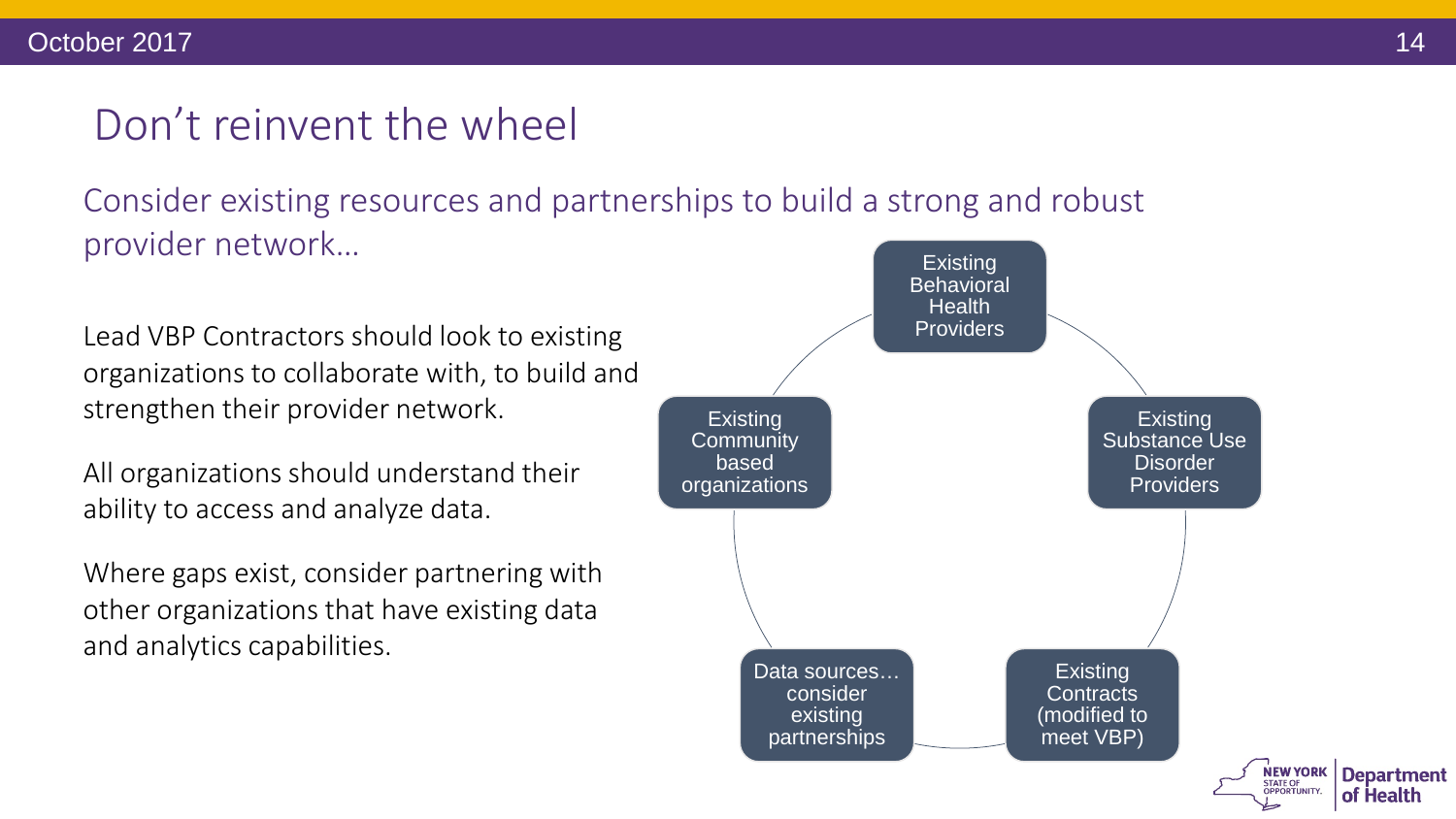#### Understand your value proposition

Understand the critical services and capabilities and bring them to the table

Social determinants of health interventions are required. *Very important for providers and CBOs to remember!*

Improving population health will require all types of care, across the care spectrum.

*Very important for behavioral health and other specialty care providers to remember!*



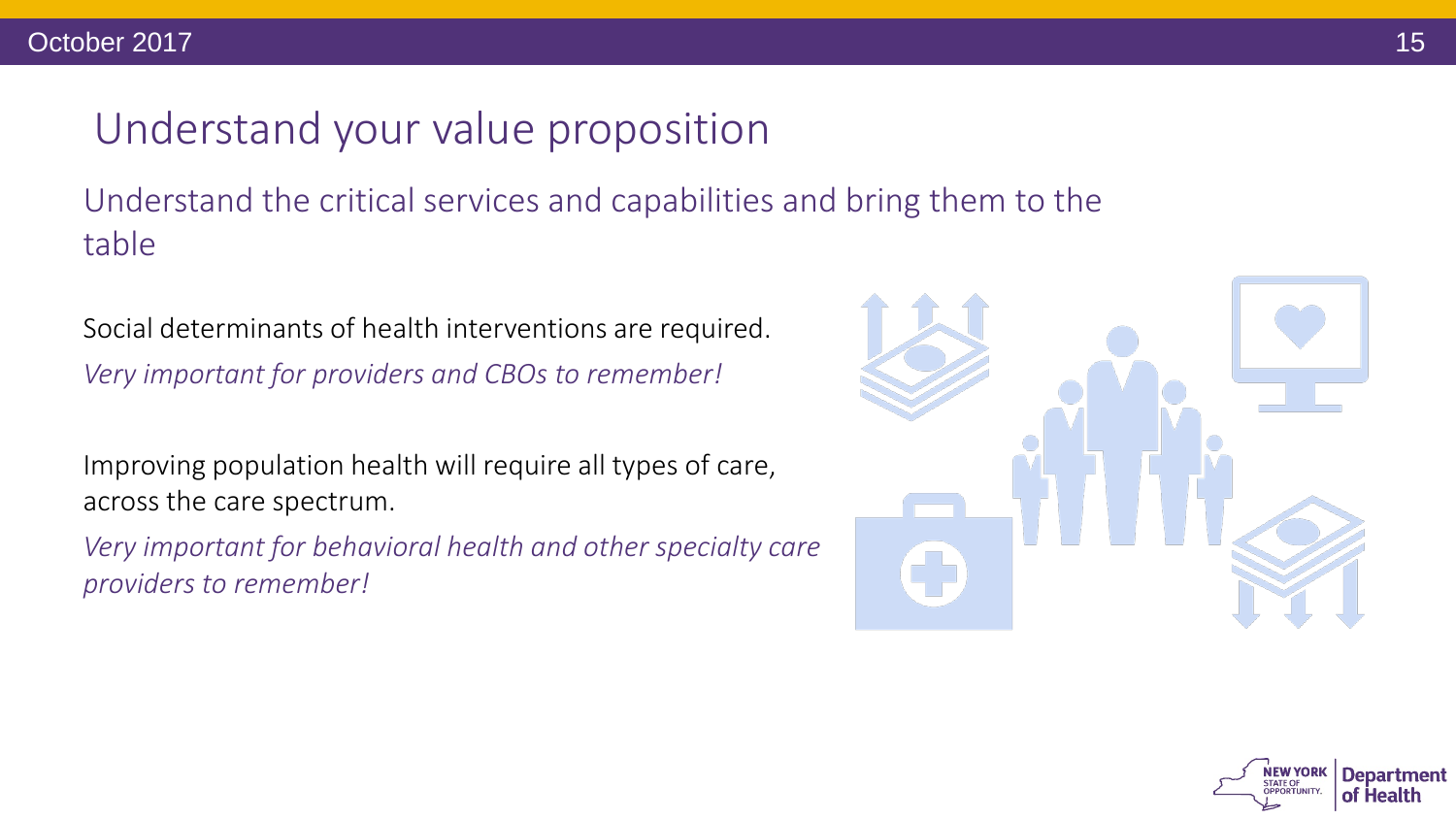#### Dare to be innovative

#### Payment reform provides flexibility and encourages innovation

Improving health and reducing costs of care can be achieved by addressing a population's environmental or social factors.

*For example:*

- *Air Conditioning units to address respiratory conditions*
- *Enabling access to care through ride sharing*
- *Supporting stable housing to achieve adherence to medication or care plans*

Understand the needs of your community and address the root causes of poor health



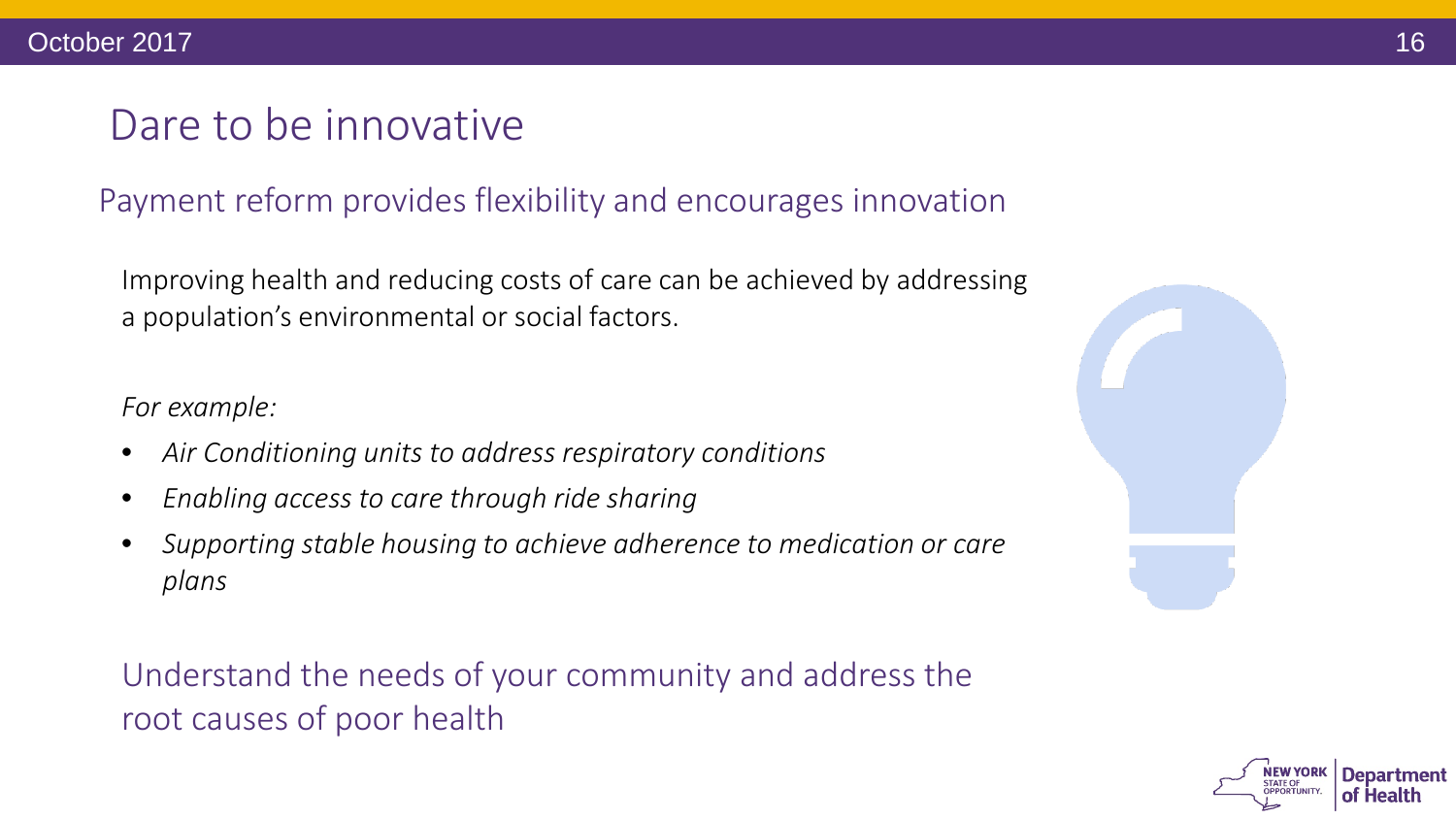# Understand the importance of quality measures

The transition to VBP is a fundamental shift in the way we reward care delivery. Value of care far outweighs the volume of care

Each VBP arrangement (TCGP, IPC, HARP, etc.) has an associated set of quality measures.

The measures will be used to help evaluate an MCO's and provider's potential to realize shared savings.

Your organization's ability to produce positive quality outcomes will:

- *add to your organization's value proposition, but more importantly,*
- *improve the health of the population you serve and reduce the overall cost.*

*Visit the NYS DOH website for more information on the VBP arrangements and measure sets. https://www.health.ny.gov/health\_care/medicaid/redesign/dsrip/vbp\_library/index.htm*



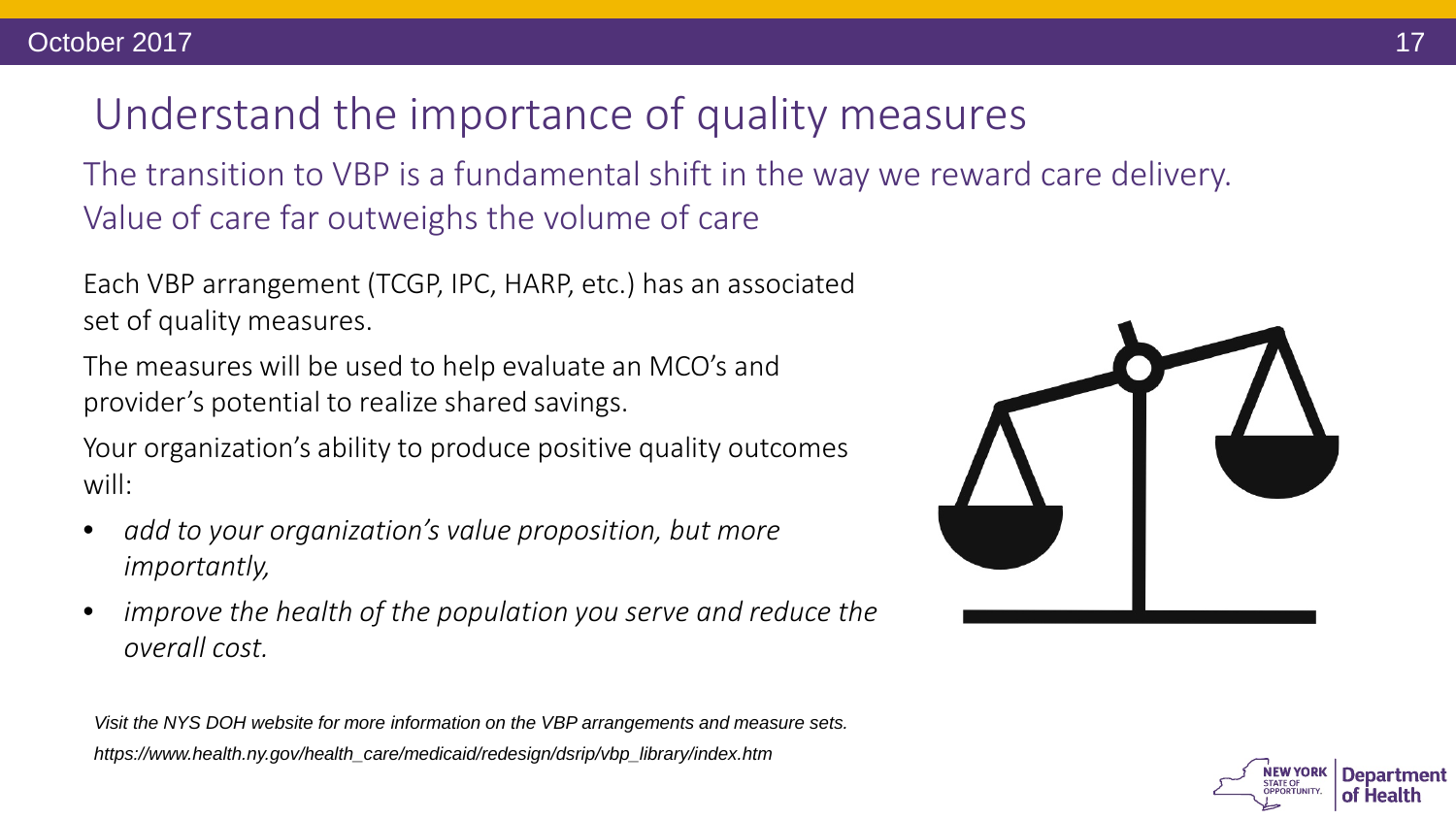#### Communicate within your organization

Payment reform may mean something different depending on where your sitting

Quality Measures for example….

**Your finance division** *may view measures to understand the potential for shared savings and determine where investments can be made*

#### **Your legal division:**

 *May consider measures from the perspective of how they impact contract negotiations.* 

#### **Your clinicians:**

 *May consider the volume, manner and type of care to be delivered based on each measure.*

It is important that your organization collectively understands how it will engage in VBP.





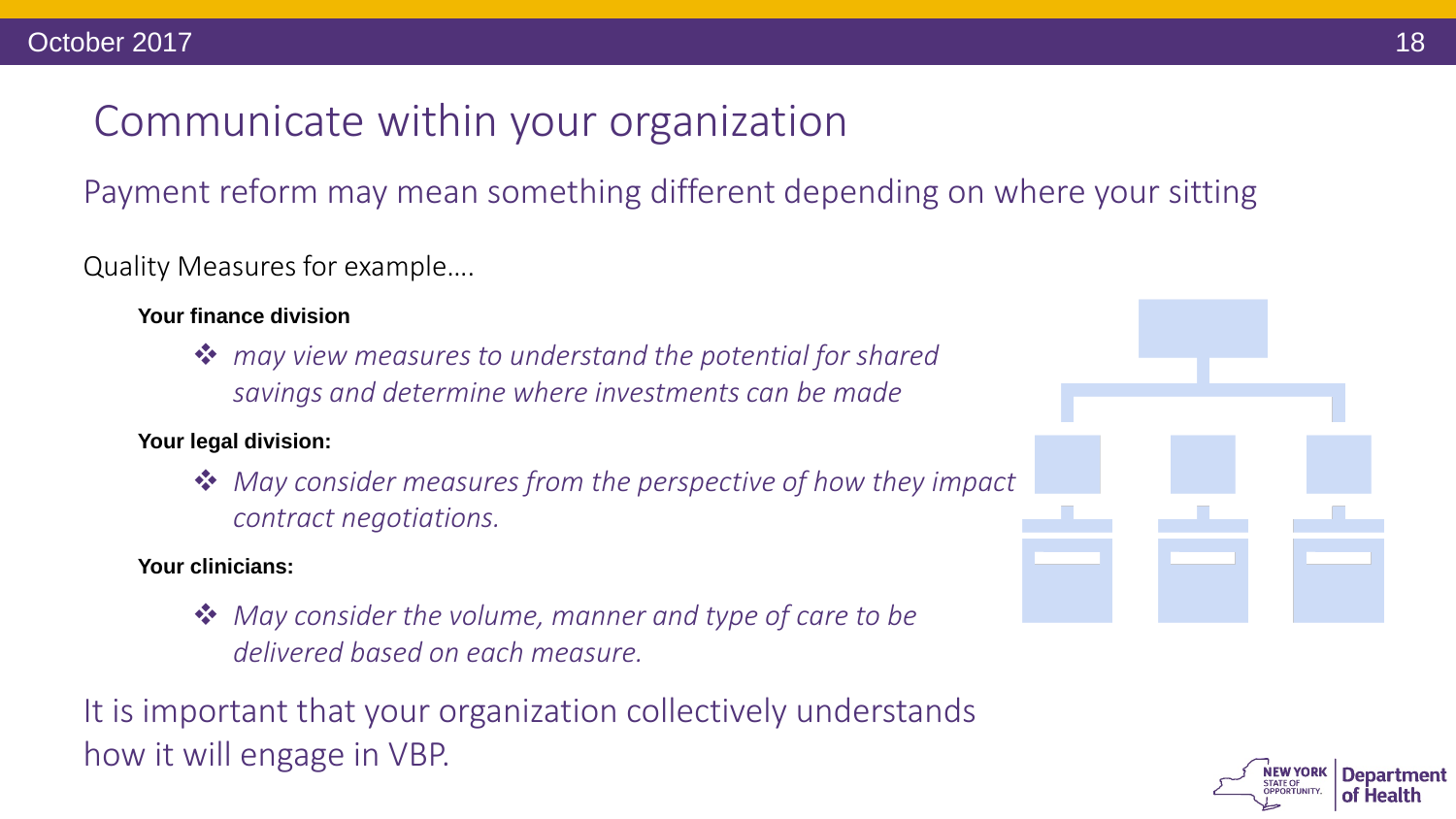#### Stay focused on the core components of VBP

Type of Arrangement (per VBP Roadmap)

- *For a contract to be considered a value-based arrangement, it must address these core components.*
- *Focus contracting efforts on these core components to make the move to VBP.*

|   | $\overline{2}$<br>Definition and Scope of Services                  |
|---|---------------------------------------------------------------------|
|   | $\overline{3}$<br><b>Quality Measures/Reporting</b>                 |
|   | $\overline{4}$<br><b>Risk Level</b>                                 |
|   | 5<br>Shared Savings/Losses                                          |
|   | 6<br><b>Attribution Methodology</b>                                 |
|   | 7<br>Target Budget Methodology                                      |
| 8 | For Level 2 & 3: SDH Intervention & Tier 1 CBO (starting Jan. 2018) |
|   |                                                                     |

**NEW YORK** 

**STATE OF OPPORTUNITY**  **Department** 

of Health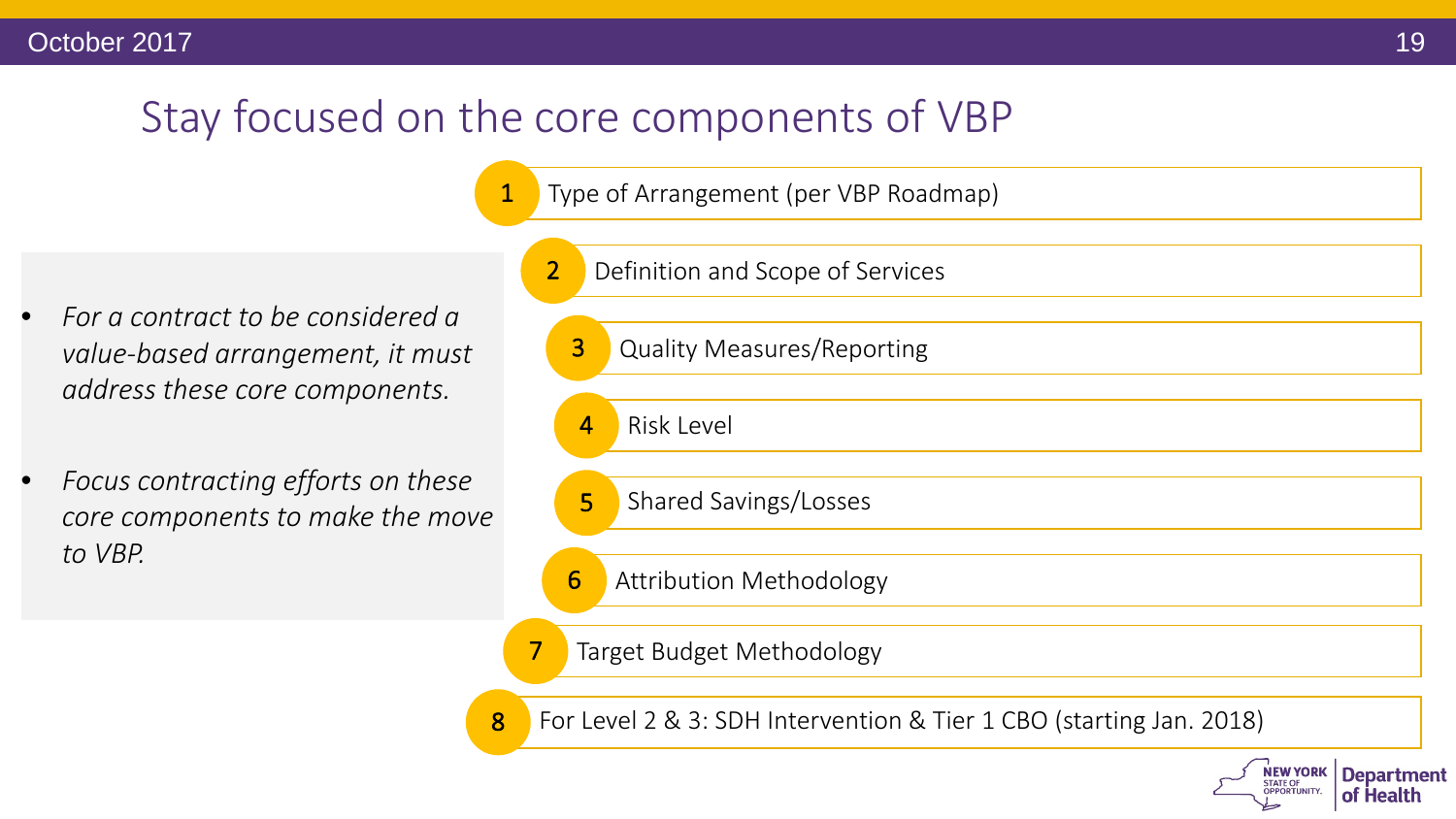#### Read the NYS VBP Roadmap

The standards prescribed in the VBP Roadmap will positively impact most stakeholders

Financing methodology will stimulate transition and eagerness to move to VBP!

Social determinants of health interventions are a requirement for Level 2 and 3 arrangements!

Quality measures matter!

Inclusion of community based organizations is a requirement for Level 2 and 3 arrangements!

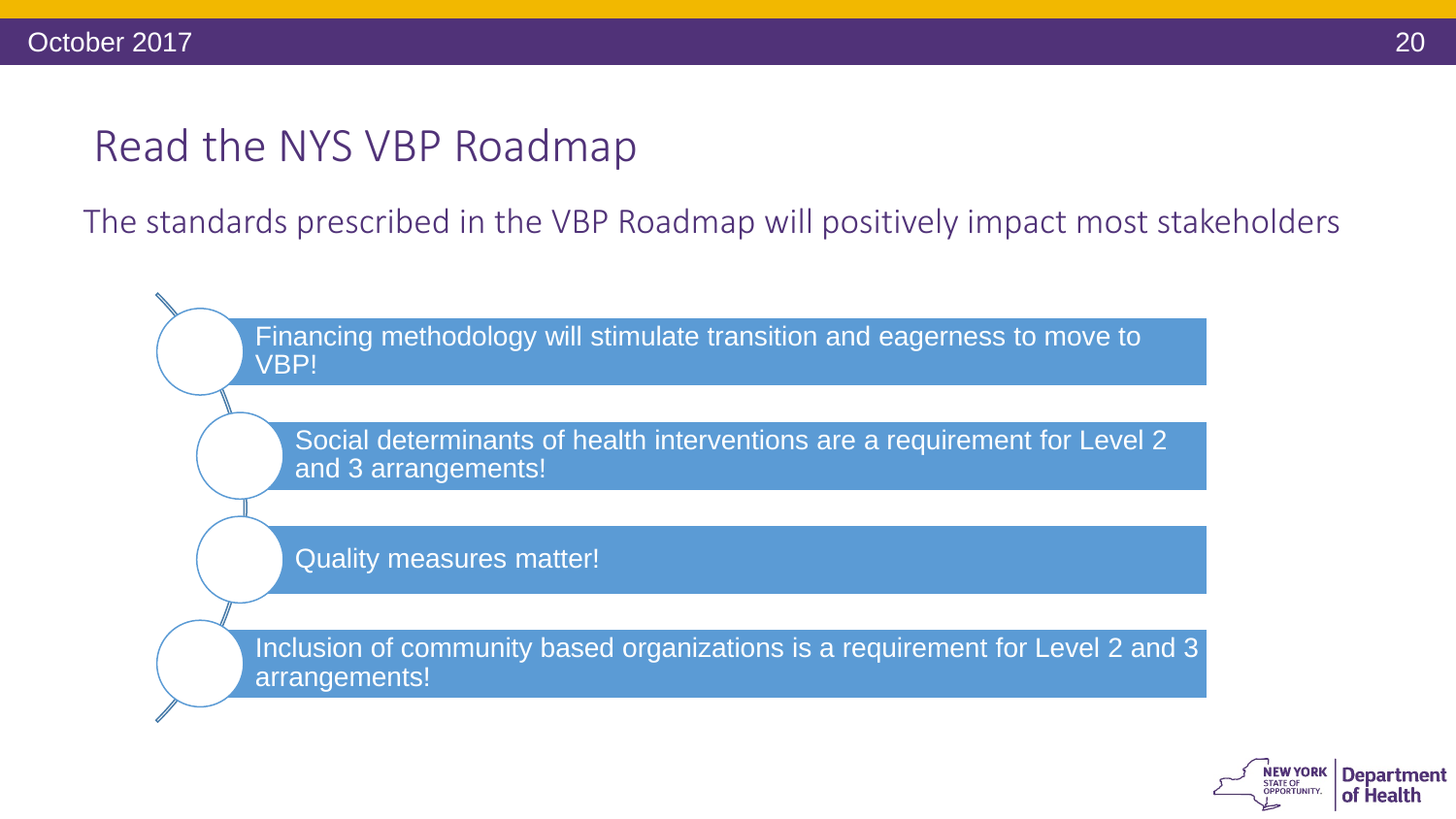## Question / Answer Session